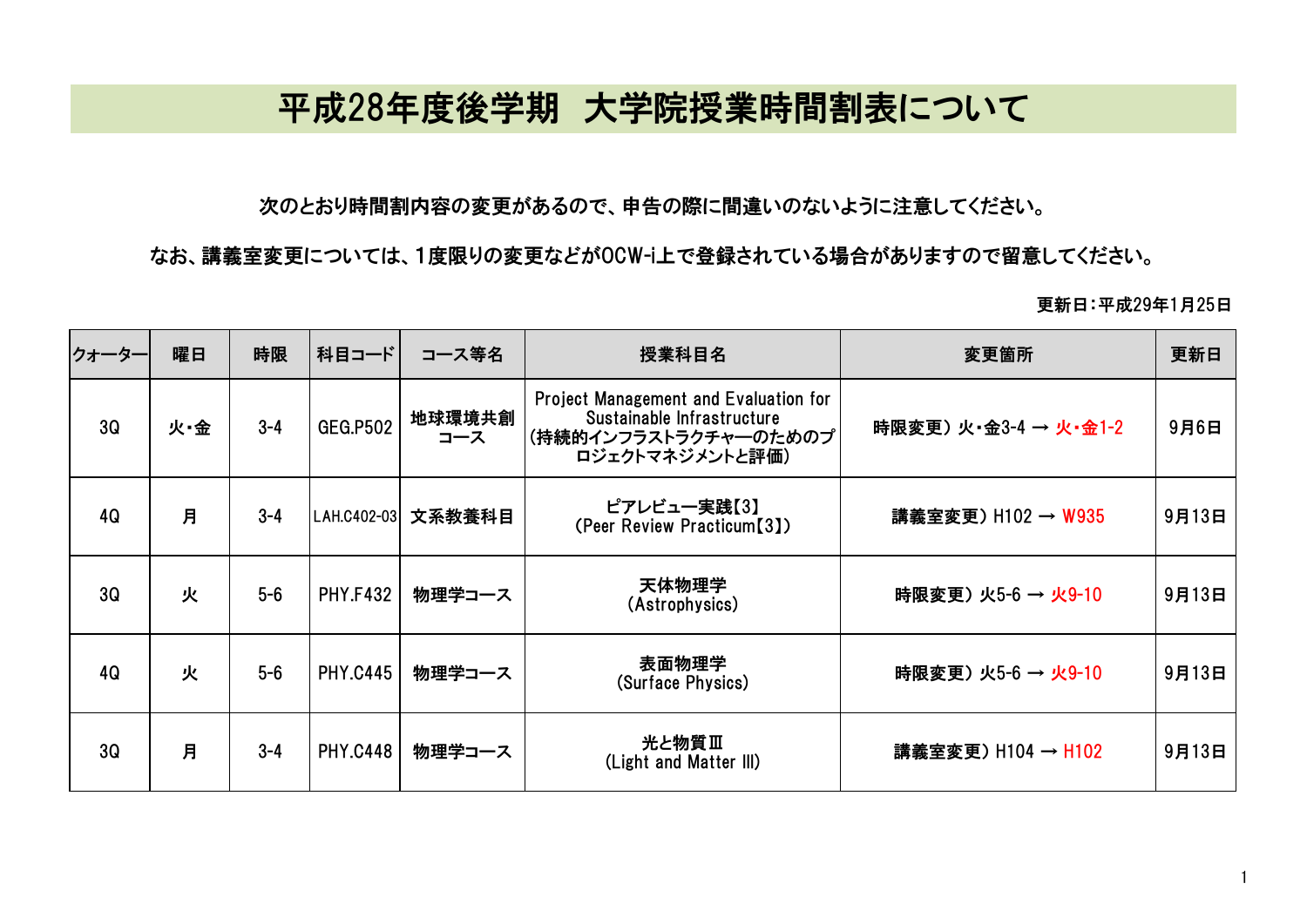| クォーター | 曜日        | 時限 | 科目コード       | コース等名  | 授業科目名                                                          | 変更箇所                                                                                                                     | 更新日   |
|-------|-----------|----|-------------|--------|----------------------------------------------------------------|--------------------------------------------------------------------------------------------------------------------------|-------|
| 3Q    | 集中講義<br>等 |    | LAC.M431-03 | キャリア科目 | MLP研修[C]<br>(MLP Practice[C])                                  | 講義室決定) 第1回, 第2回: S513, S516<br>第3回: S321, S322<br>備考追記) 第1回: 10/5(水) 5-8時限<br>第2回: 10/19(水) 5-8時限<br>第3回: 11/10(木) 5-8時限 | 9月13日 |
| 3Q    | 集中講義<br>等 |    | LAC.A621-03 | キャリア科目 | ALP研修基礎【C】<br>(ALP Introduction[C])                            | 講義室決定)第1回,第2回: 8513,8516<br>第3回: S321, S322<br>備考追記) 第1回: 10/5(水) 5-8時限<br>第2回: 10/19(水) 5-8時限<br>第3回: 11/10(木) 5-8時限    | 9月13日 |
| 3Q    | 集中講義<br>等 |    | LAC.A631-03 | キャリア科目 | ALP研修 I(ティーチング)【C】<br>(ALP Practice I (Teaching Practice)[C])  | 講義室決定) H118<br>備考追記) 10/3(月) 5-8時限                                                                                       | 9月13日 |
| 4Q    | 集中講義<br>等 |    | LAC.M403-02 | キャリア科目 | Master's Career Design III E[D]<br>(修士キャリアデザインIIIE【D】)         | 講義室決定) B226<br>備考追記) 第1回: 1/17(火) 3-8時限<br>第2回: 1/19(木) 5-8時限<br>第3回: 1/20(金) 5-8時限                                      | 9月13日 |
| 4Q    | 集中講義<br>等 |    | LAC.M431-04 | キャリア科目 | MLP研修 [D]<br>(MLP Practice[D])                                 | 講義室決定) B222,B226<br>備考追記) 第1回: 12/1(木)<br>第2回: 12/20(火)<br>第3回: 1/27(金)                                                  | 9月13日 |
| 4Q    | 集中講義<br>等 |    | LAC.A621-04 | キャリア科目 | ALP研修基礎【D】<br>(ALP Introduction[D])                            | 講義室決定) B222,B226<br>備考追記) 第1回: 12/1(木)<br>第2回: 12/20(火)<br>第3回: 1/27(金)                                                  | 9月13日 |
| 4Q    | 集中講義<br>等 |    | LAC.A631-04 | キャリア科目 | ALP研修 I(ティーチング)【D】<br>(ALP Practice I (Teaching Practice) [D]) | 講義室決定) J231<br>備考追記) 12/2(金) 5-8時限                                                                                       | 9月13日 |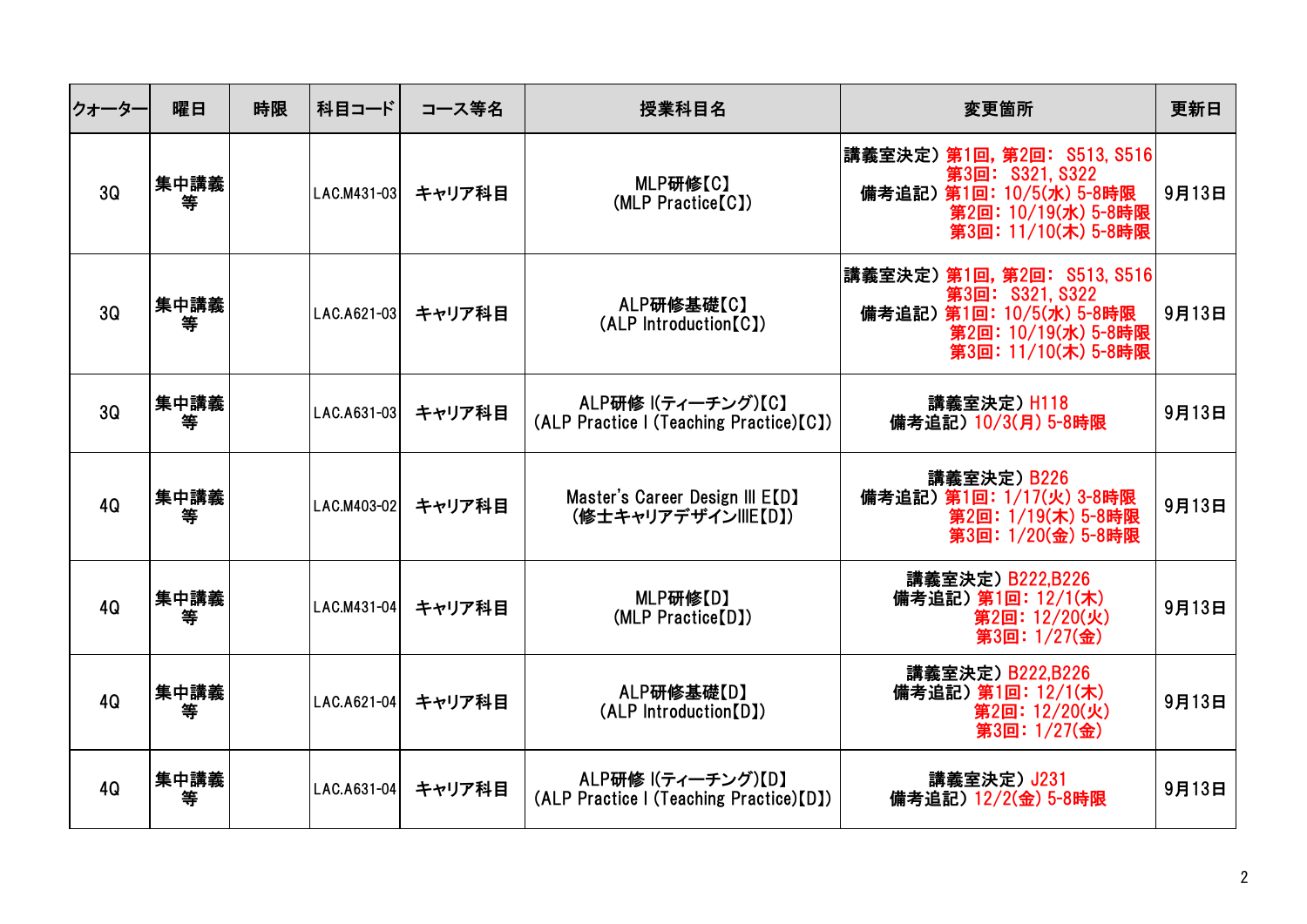| クォータ- | 曜日        | 時限      | 科目コード           | コース等名              | 授業科目名                                                                                                                  | 変更箇所                                                                                | 更新日   |
|-------|-----------|---------|-----------------|--------------------|------------------------------------------------------------------------------------------------------------------------|-------------------------------------------------------------------------------------|-------|
| 4Q    | 集中講義<br>等 |         | LAC.C603-02     | キャリア科目             | Doctoral Career Design III E[D]<br>(博士キャリアデザイン   E【D】)                                                                 | 講義室決定) B226<br>備考追記) 第1回: 1/17(火) 3-8時限<br>第2回: 1/19(木) 5-8時限<br>第3回: 1/20(金) 5-8時限 | 9月13日 |
| 3Q    | 金         | $5-8$   | <b>MEC.M532</b> | 機械コース              | 宇宙システム利用<br>(Space Systems and Missions)                                                                               | 開講クォーター変更) 3Q → 3~4Q<br>曜日時限・講義室変更)<br>3Q: 金5-6時限 1311<br>40: 金3-4時限  121           | 9月13日 |
| 4Q    | 火         | $3 - 4$ | <b>ENR.A408</b> | エネルギーコー<br>ス       | エネルギーシステム経済論<br>(Economy of energy system)                                                                             | 講義室変更)<br>$G311, W241 \rightarrow G311, W831$                                       | 9月13日 |
| 3Q    | 木         | $1 - 2$ | <b>HCB.C522</b> | ライフエンジニ<br>アリングコース | 先端ライフエンジニアリング第二<br>(Advanced Human Centered Science and<br><b>Biomedical Engineering II)</b>                           | 講義室変更)<br>$B221, W833 \rightarrow B223, W833$                                       | 9月15日 |
| 4Q    | 月         | $3 - 4$ |                 | CAP.A457 応用化学コース   | Role of Catalysis in Biomass Utilization<br>and Recycling of Plastics Wastes<br>(バイオマス利活用およびプラスティックリ<br>サイクルにおける触媒の役割) | 科目廃止                                                                                | 9月15日 |
| 4Q    | 金         | $3 - 4$ |                 | CAP.A456  応用化学コース  | <b>Fundamentals of Industrial Catalysis</b><br>(工業触媒の基礎)                                                               | 科目廃止                                                                                | 9月15日 |
| 3Q    | 月         | $3 - 4$ | <b>LAH.S413</b> | 文系教養科目             | 文系エッセンス13:現代社会論<br>(Essence of Humanities and Social<br>Sciences13: Contemporary Society)                              | 講義室変更) H111 → M011                                                                  | 9月23日 |
| 4Q    | 水         | $3 - 4$ | <b>LAH.S420</b> | 文系教養科目             | <b>Essence of Humanities and Social</b><br>Sciences20: Western Thought<br>(文系エッセンス20:西洋思想)                             | 講義室変更) S221 → S622                                                                  | 9月23日 |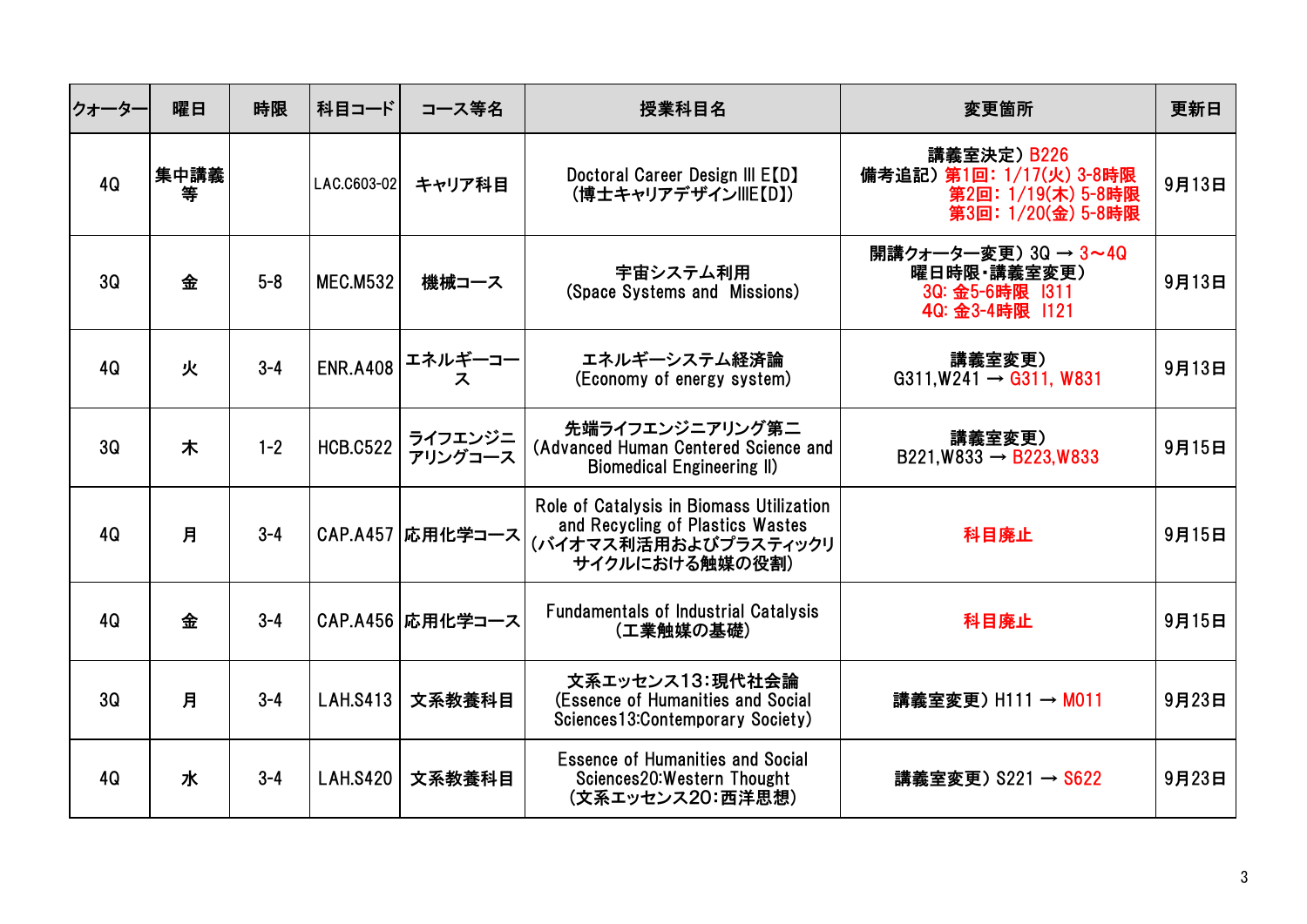| クォーター                 | 曜日  | 時限      | 科目コード           | コース等名           | 授業科目名                                                                                                             | 変更箇所                              | 更新日   |
|-----------------------|-----|---------|-----------------|-----------------|-------------------------------------------------------------------------------------------------------------------|-----------------------------------|-------|
| 4Q                    | 水   | $3 - 4$ | <b>LAH.T412</b> | 文系教養科目          | 横断科目12:金融・経済活動と企業戦略<br>(Transdisciplinary studies<br>12: Financial/Economic Activities and<br>Corporate Strategy) | 講義室変更) S622 → S221                | 9月23日 |
| $3\nightharpoonup 4Q$ | 土   | $3 - 4$ | <b>TIM.Z492</b> | 技術経営専門<br>職学位課程 | 技術経営講究F1<br>(Seminar on Technology and Innovation<br>Management F1)                                               | 講義室変更) 田町CIC913 → 田町CIC812  9月26日 |       |
| 3Q                    | 土   | $1 - 2$ | <b>TIM.A510</b> | 技術経営専門<br>職学位課程 | 社会シミュレーション丨<br>(Social Simulation I)                                                                              | 講義室変更) 田町CIC913 → 田町CIC812 9月26日  |       |
| 4Q                    | 土   | $1 - 2$ | <b>TIM.A511</b> | 技術経営専門<br>職学位課程 | 社会シミュレーション   <br>(Social Simulation II)                                                                           | 講義室変更) 田町CIC913 → 田町CIC812 9月26日  |       |
| $3\nu$ 40             | 未定  |         | <b>ZSD.A440</b> | 化学専攻            | 化学トピックス特別講義<br>(Topics in Chemistry)                                                                              | 担当教員決定)<br>未定 → 河野 正規, 水瀬 賢太 ほか   | 9月27日 |
| $3\nu$ 40             | 月·水 | $1 - 2$ | <b>UDE.Z494</b> | 都市·環境学<br>コース   | 都市·環境学特別実験F1<br>(Urban Design and Built Environment<br>Laboratory F1)                                             | 曜日時限変更)月·水1-2 → 月·水               | 9月27日 |
| $3 \sim 40$           | 月   | $1 - 2$ | <b>UDE.Z594</b> | 都市·環境学<br>コース   | 都市·環境学特別実験F2<br>(Urban Design and Built Environment<br>Laboratory F2)                                             | 曜日時限変更) 月·水1-2 → 月·水              | 9月27日 |
| 4Q                    | 水   | $1 - 2$ | <b>EEE.G601</b> | 電気電子コース         | <b>Teaching Skills in English for Doctoral</b><br><b>Course Students</b><br>(博士のための英語授業表現)                        | 曜日時限変更)<br>水1-2 → 集中講義(9-10時限)    | 9月27日 |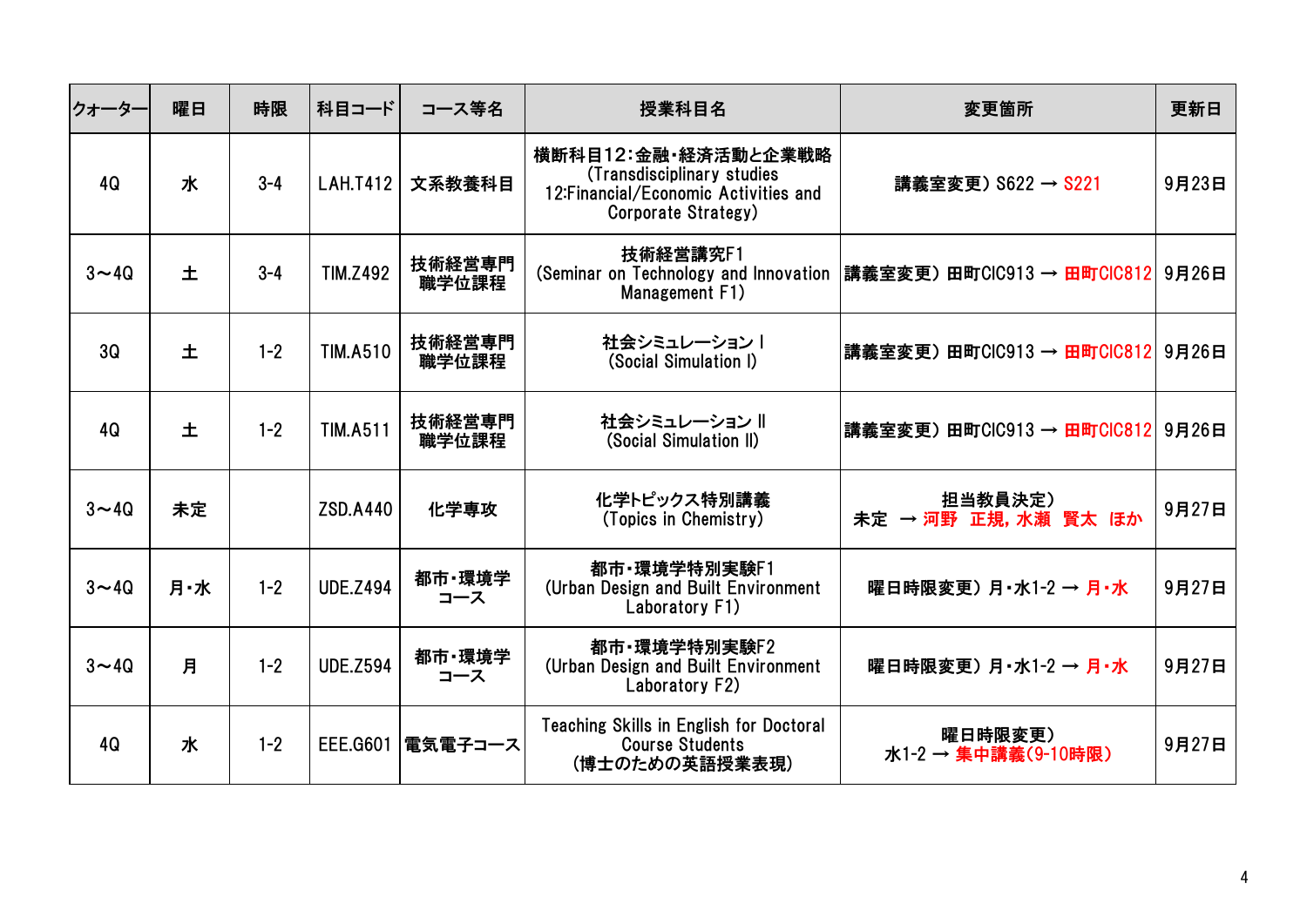| クォーター    | 曜日        | 時限       | 科目コード           | コース等名           | 授業科目名                                                                                                                  | 変更箇所                                         | 更新日   |
|----------|-----------|----------|-----------------|-----------------|------------------------------------------------------------------------------------------------------------------------|----------------------------------------------|-------|
| 30       | 水         | $3 - 4$  | <b>LAH.S422</b> | 文系教養科目          | <b>Essence of Humanities and Social</b><br>Sciences22: Japanese Culture<br>(文系エッセンス22:日本文化)                            | 講義室変更) S011 → 西3号館 3ラボ                       | 9月27日 |
| 30       | 水         | $5-6$    | <b>LAH.S421</b> | 文系教養科目          | <b>Essence of Humanities and Social</b><br>Sciences21: Japanese Thought and<br>Religion<br>(文系エッセンス21:日本人の思想と宗<br>教)   | 講義室変更) B226 → B221                           | 9月28日 |
| 30       | 火         | $5-6$    | <b>LAC.M443</b> | キャリア科目          | Master's Developing Career Adaptability<br>for Global Competitiveness<br>(国際競争力向上のための修士キャリア開<br>発)                     | 講義室変更) B223 → J221                           | 9月30日 |
| 3Q       | 火         | $5-6$    | <b>LAC.C643</b> | キャリア科目          | Developing Career Adaptability for Global<br><b>Competitiveness</b><br>(国際競争力向上のためのキャリア開発)                             | 講義室変更) B223 → J221                           | 9月30日 |
| $3 - 40$ | 集中講義<br>等 | $9 - 10$ | <b>TIM.C532</b> | 技術経営専門<br>職学位課程 | Research, Development, Test &<br>Evaluation of Advanced/Defense<br>Technology<br>(先端/防衛技術の研究・開発・試験・評価<br>の政策分析)        | 備考変更) 10/13-1/5の木曜日に実施<br>→ 10/6-12/8の木曜日に実施 | 10月4日 |
| 30       | 水         | $3 - 4$  | <b>LAH.T404</b> | 文系教養科目          | 横断科目4:現代科学・技術と安全性<br>(Transdisciplinary studies 4:Modern<br>Science: Technology and Safety)                            | 講義室変更) H135 → S221                           | 10月4日 |
| 30       | 水         | $3 - 4$  | <b>LAH.T413</b> | 文系教養科目          | 横断科目13:社会における化学物質とそ<br>の安全·安心1<br>(Transdisciplinary studies 13:Chemicals<br>in Society and its Safety and Security 1) | 講義室変更) S221 → H135                           | 10月4日 |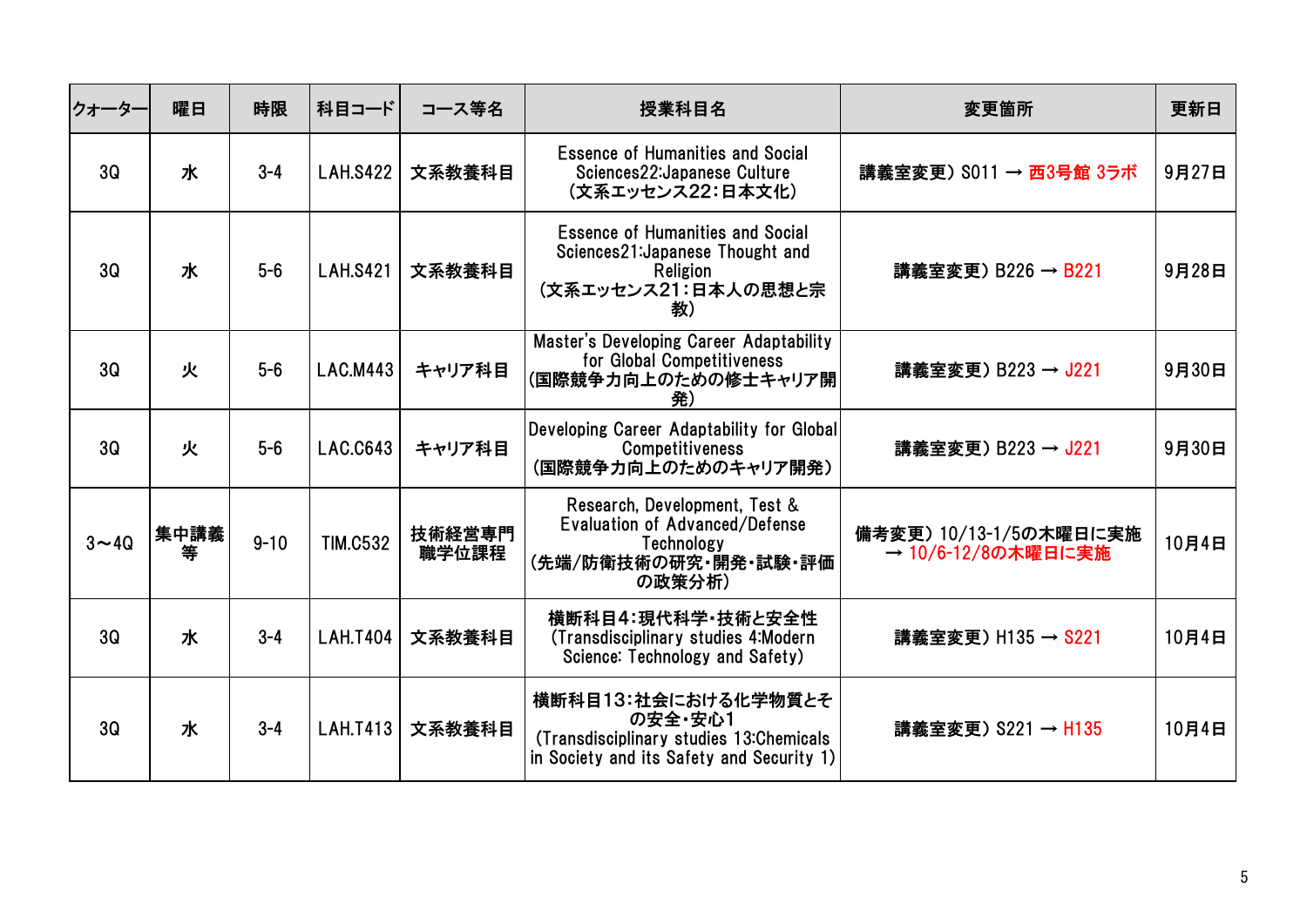| クォーター | 曜日        | 時限      | 科目コード           | コース等名   | 授業科目名                                                                                  | 変更箇所                                                             | 更新日   |
|-------|-----------|---------|-----------------|---------|----------------------------------------------------------------------------------------|------------------------------------------------------------------|-------|
| 3Q    | 火         | $5-6$   | CAP.1539        | 応用化学コース | 先進高分子材料特論第一<br>(Advanced Course in Macromolecular<br>Materials I)                      | 講義室変更) G114 → J231                                               | 10月5日 |
| 3Q    | 火·金       | $5-6$   | <b>ARC.D422</b> | 建築学コース  | Architectural Design Studio II<br>(建築意匠設計第二)                                           | 曜日時限変更) 火・金5-6 → 集中講義等                                           | 10月5日 |
| 3Q    | 未定        |         | <b>MAT.P465</b> | 材料コース   | <b>Advanced Course in Physical Properties</b><br>of Organic Materials A<br>(有機材料物性特論A) | 曜日時限決定) 未定 → 火5-6<br>講義室決定) S8-509<br>備考追記)<br>▲(国際大学院プログラムのみ対象) | 10月5日 |
| 4Q    | 未定        |         | <b>MAT.P466</b> | 材料コース   | <b>Advanced Course in Physical Properties</b><br>of Organic Materials B<br>(有機材料物性特論B) | 曜日時限決定) 未定 → 火5-6<br>講義室決定) S8-509<br>備考追記)<br>▲(国際大学院プログラムのみ対象) | 10月5日 |
| 30    | 水         | $3 - 4$ | <b>LAH.T408</b> | 文系教養科目  | 横断科目8:合意形成学<br>(Transdisciplinary studies 8:Consensus<br>Building)                     | 講義室変更) W611 → W331                                               | 10月6日 |
| 3Q    | 水         | $1 - 4$ | <b>ARC.D445</b> | 建築学コース  | 建築意匠特論<br>(Theory of Architectural Design I)                                           | 曜日時限変更) 水1-4 → 集中講義等                                             | 10月7日 |
| 4Q    | 火·金       | $5-6$   | <b>ARC.D423</b> | 建築学コース  | Architectural Design Studio III<br>(建築意匠設計第三)                                          | 曜日時限変更) 火・金5-6 → 集中講義等                                           | 10月7日 |
| 3Q    | 集中講義<br>等 |         | <b>LAC.M537</b> | キャリア科目  | 研究と社会貢献<br>(Social Contributions through Research)                                     | 講義室変更) W371 → S622                                               | 10月7日 |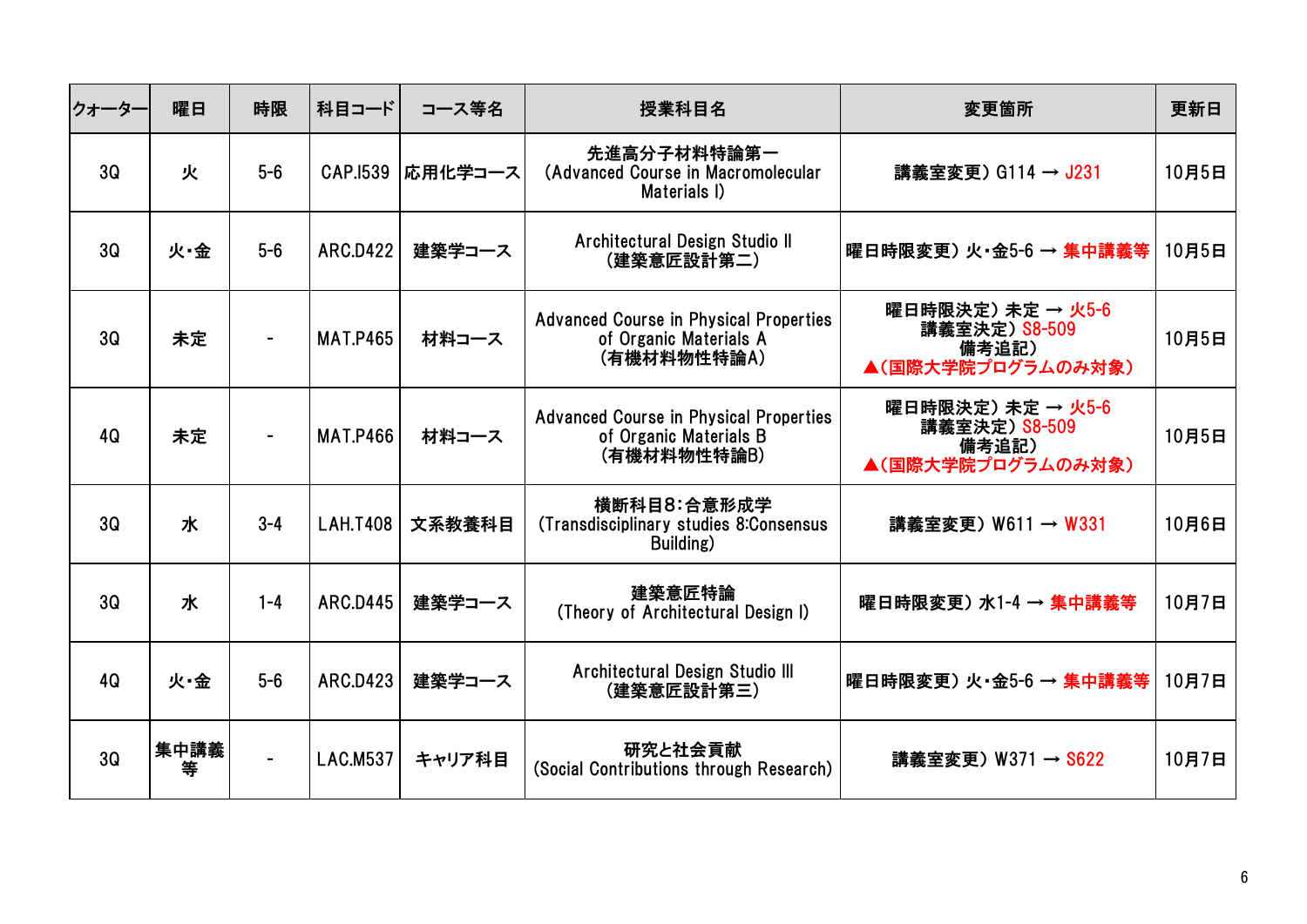| クォーター     | 曜日        | 時限       | 科目コード           | コース等名           | 授業科目名                                                                                       | 変更箇所                                                                                                                                                                                                                                       | 更新日    |
|-----------|-----------|----------|-----------------|-----------------|---------------------------------------------------------------------------------------------|--------------------------------------------------------------------------------------------------------------------------------------------------------------------------------------------------------------------------------------------|--------|
| 3Q        | 木         | $5-6$    | <b>LAC.M448</b> | キャリア科目          | <b>Master's Critical Thinking</b><br>(修士クリティカルシンキング)                                        | 講義室変更) H112 → S222                                                                                                                                                                                                                         | 10月13日 |
| 3Q        | 木         | $5-6$    | <b>LAC.C648</b> | キャリア科目          | <b>Critical Thinking</b><br>(クリティカルシンキング)                                                   | 講義室変更) H112 → S222                                                                                                                                                                                                                         | 10月13日 |
| 3Q        | 木         | $9 - 10$ | <b>TIM.C412</b> | 技術経営専門<br>職学位課程 | <b>Innovation System I</b><br>(イノベーションシステム I)                                               | 講義室変更) W936 → W932                                                                                                                                                                                                                         | 10月19日 |
| 4Q        | 木         | $9 - 10$ | <b>TIM.C413</b> | 技術経営専門<br>職学位課程 | <b>Innovation System II</b><br>(イノベーションシステム   )                                             | 講義室変更) W936 → W932                                                                                                                                                                                                                         | 10月19日 |
| $3\nu$ 40 | 水         | $7 - 8$  | <b>ENR.B430</b> | エネルギーコー<br>ス    | 科学技術特論<br>(Advanced Science and Technology in<br>Energy and Environment)                    | 講義室変更)<br>W241, $J221 \rightarrow W241$ , G115                                                                                                                                                                                             | 10月24日 |
| $3 - 40$  | 集中講義<br>等 | $9 - 10$ | <b>XEG.S401</b> | 工学院             | Basic Concepts of Photophysics and<br><b>Photophysical Measurements</b><br>(光物理の基礎概念と光物理計測) | 科目新設)<br>曜日 集中講義等 Intensive<br>単位: 1 credit<br>講義室 1321<br>備考:Starts on Nov. 1 and ends on Nov. 10月25日<br>25, held twice every week (on Tuesday<br>and Friday, 9-10 periods). This is an<br>intensive course of 1 credit. See<br>syllabus. |        |
| 4Q        | 水         | $5-6$    | LAC.C602-03     | キャリア科目          | 博士キャリアデザイン   【D】<br>(Doctoral Career Design II [D])                                         | 講義室変更) G113 → G323                                                                                                                                                                                                                         | 11月14日 |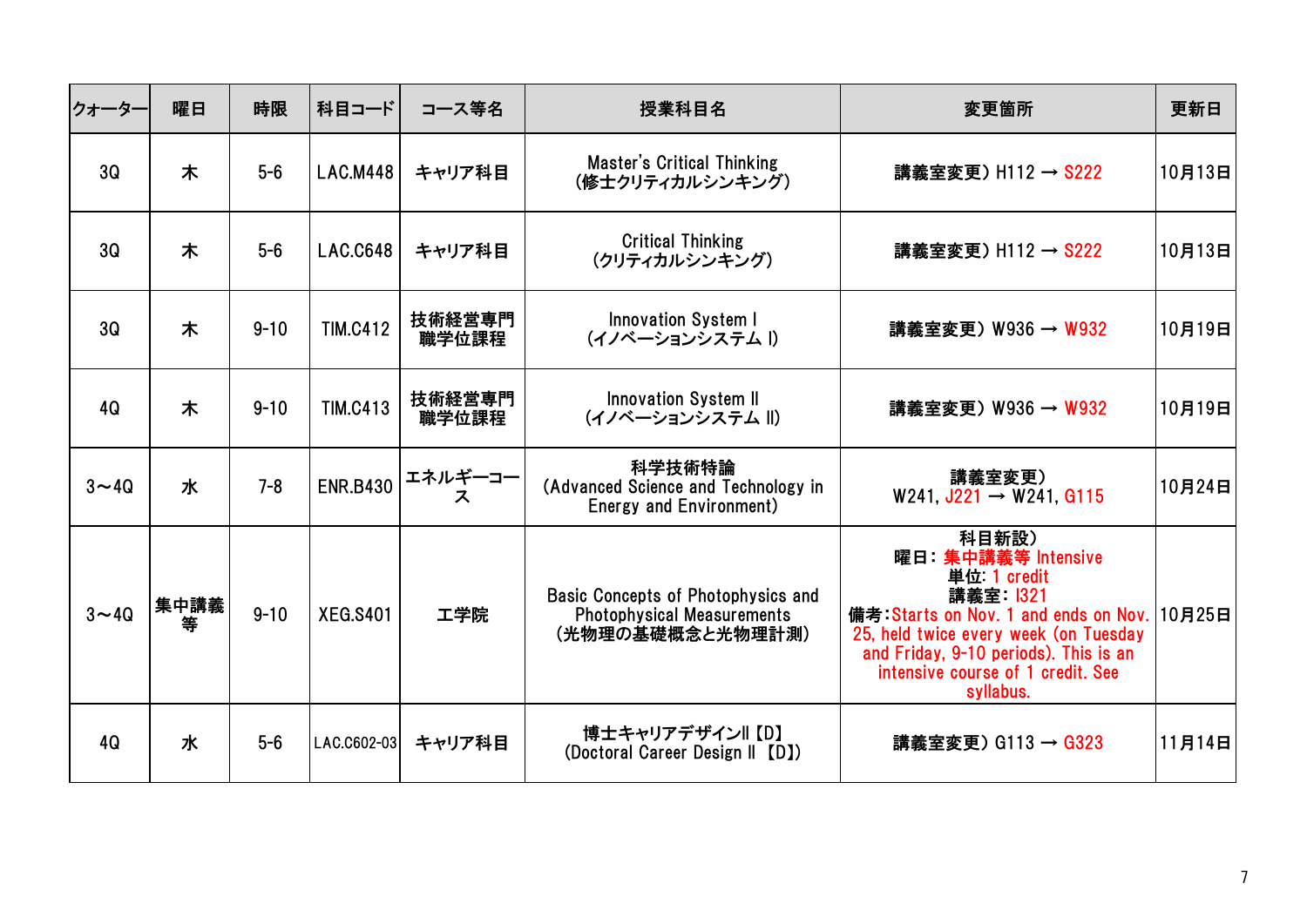| クォーター | 曜日  | 時限      | 科目コード           | コース等名        | 授業科目名                                                                                                 | 変更箇所                                                                              | 更新日    |
|-------|-----|---------|-----------------|--------------|-------------------------------------------------------------------------------------------------------|-----------------------------------------------------------------------------------|--------|
| 3Q    | 水   | $5-6$   | LAC.M457-02     | キャリア科目       | Master's Technical Writing [D]<br>(修士テクニカルライティング【D】)                                                  | 講義室変更)<br>G114, G115 $\rightarrow$ G321, G324                                     | 11月14日 |
| 3Q    | 水   | $5-6$   | LAC.C657-02     | キャリア科目       | <b>Technical Writing [D]</b><br>(テクニカルライティング【D】)                                                      | 講義室変更)<br>$G114, G115 \rightarrow G321, G324$                                     | 11月14日 |
| 4Q    | 月   | $3 - 4$ | <b>LAH.S412</b> | 文系教養科目       | 文系エッセンス12:ファッション論<br>(Essence of Humanities and Social<br>Sciences12: History of Fashion)             | 講義室変更) W541 → S222                                                                | 11月15日 |
| 4Q    | 火·金 | $3 - 4$ | <b>LST.A409</b> | 生命理工学コー<br>ス | Physical Biology of the Cell<br>(細胞物理生物学)                                                             | 講義室変更)<br>$J221, S223 \rightarrow J234, S223$                                     | 11月15日 |
| 4Q    | 火·金 | $3 - 4$ | <b>PHY.0435</b> | 物理学コース       | 量子情報<br>(Quantum Information)                                                                         | 講義室変更) H111 → H115                                                                | 11月18日 |
| 4Q    | 火·金 | $5-6$   | <b>LST.A508</b> | 生命理工学コー<br>ス | Advanced molecular biology of the gene<br>(遺伝子の分子生物学(上級))                                             | 科目新設)<br>曜日 火·金 Tue Fri<br>単位: 2 credit<br>担当教員: REHA-KRANTZ LINDA JO<br>講義室 B224 | 11月18日 |
| 4Q    | 水   | $3 - 4$ | <b>LAH.T410</b> | 文系教養科目       | 横断科目10:ディジタル ヒューマニティー<br>(Transdisciplinary studies 10:Digital<br>Humanities)                         | 講義室変更) 8011 → W331                                                                | 11月21日 |
| 4Q    | 水   | $3 - 4$ | <b>LAH.T411</b> | 文系教養科目       | 横断科目11:シミュレーション社会科学<br>(Transdisciplinary studies 11:Social<br>Sciences with Evolutionary Simulation) | 講義室変更) W331 → W9-707                                                              | 11月21日 |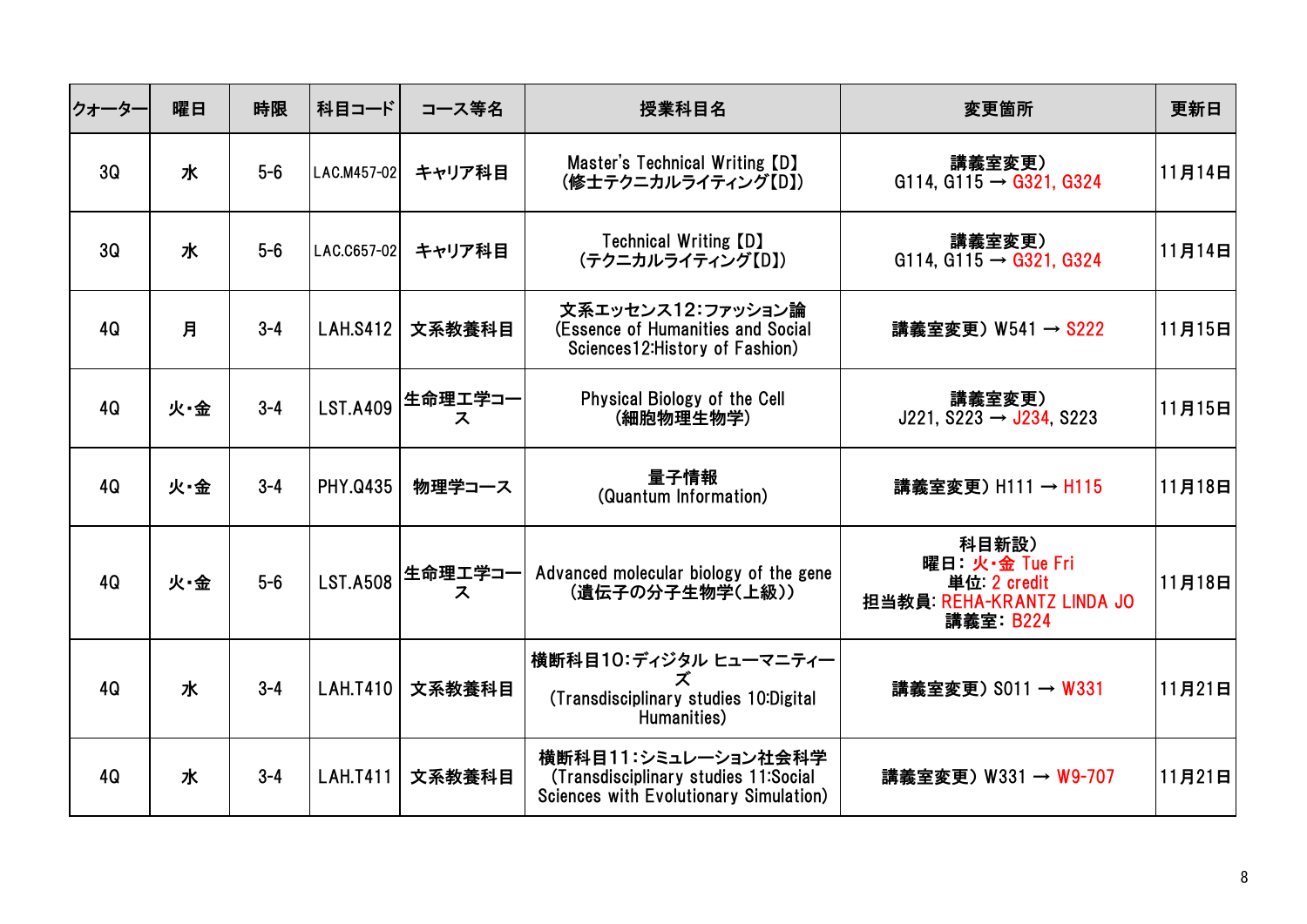| クォーター | 曜日  | 時限      | 科目コード           | コース等名              | 授業科目名                                                                                                                | 変更箇所                                | 更新日    |
|-------|-----|---------|-----------------|--------------------|----------------------------------------------------------------------------------------------------------------------|-------------------------------------|--------|
| 4Q    | 水   | $3 - 4$ | <b>LAH.T407</b> | 文系教養科目             | 横断科目7:生命科学・生命工学の社会還元<br>(Transdisciplinary studies 7: Returning Life<br>Sciences and Medical Engineering to Society) | 講義室変更) B226 → J232                  | 11月25日 |
| 4Q    | 火·金 | $7 - 8$ | <b>ICT.A515</b> | 情報通信コース            | 並列·VLSI計算論<br>(Theory of Parallel and VLSI<br>Computation)                                                           | 講義室変更) S322 → S321                  | 12月5日  |
| 4Q    | 月   | $1 - 2$ |                 | CAP.A464  応用化学コース  | Advanced Molecular Design of Metal<br><b>Complexes II</b><br>(錯体設計化学特論第二)                                            | 講義室変更) S423 → S422                  | 12月5日  |
| 4Q    | 火   | $5-6$   | <b>MEC.L432</b> | 機械コース              | Human-Centered Design<br>(人間中心設計学)                                                                                   | 講義室変更) S621 → I124                  | 12月7日  |
| 4Q    | 木   | $7 - 8$ | <b>GEG.T502</b> | 地球環境共創<br>コース      | Perspective and Understanding of<br>Various Kinds of Material and<br><b>Standardization</b><br>(多種材料と標準化の俯瞰と理解)      | 時限変更) 木7-8 → 木1-2                   | 12月12日 |
| 4Q    | 火   | $5-6$   | <b>CAP.1549</b> | 応用化学コース            | 先進高分子材料特論第二<br>(Advanced Course in Macromolecular<br>Materials II)                                                   | 講義室変更) G114 → J231                  | 12月13日 |
| 4Q    | 月·木 | $1 - 2$ |                 | ART.T464   知能情報コース | 情報の組織化と検索<br>(Information Organization and Retrieval)                                                                | 講義室変更) W833,G311 → W833,G115 12月15日 |        |
| 4Q    | 月·木 | $3 - 4$ |                 | ART.T462   知能情報コース | 複雑ネットワーク<br>(Complex Networks)                                                                                       | 講義室変更) G311,W833 → W115,W833 12月15日 |        |